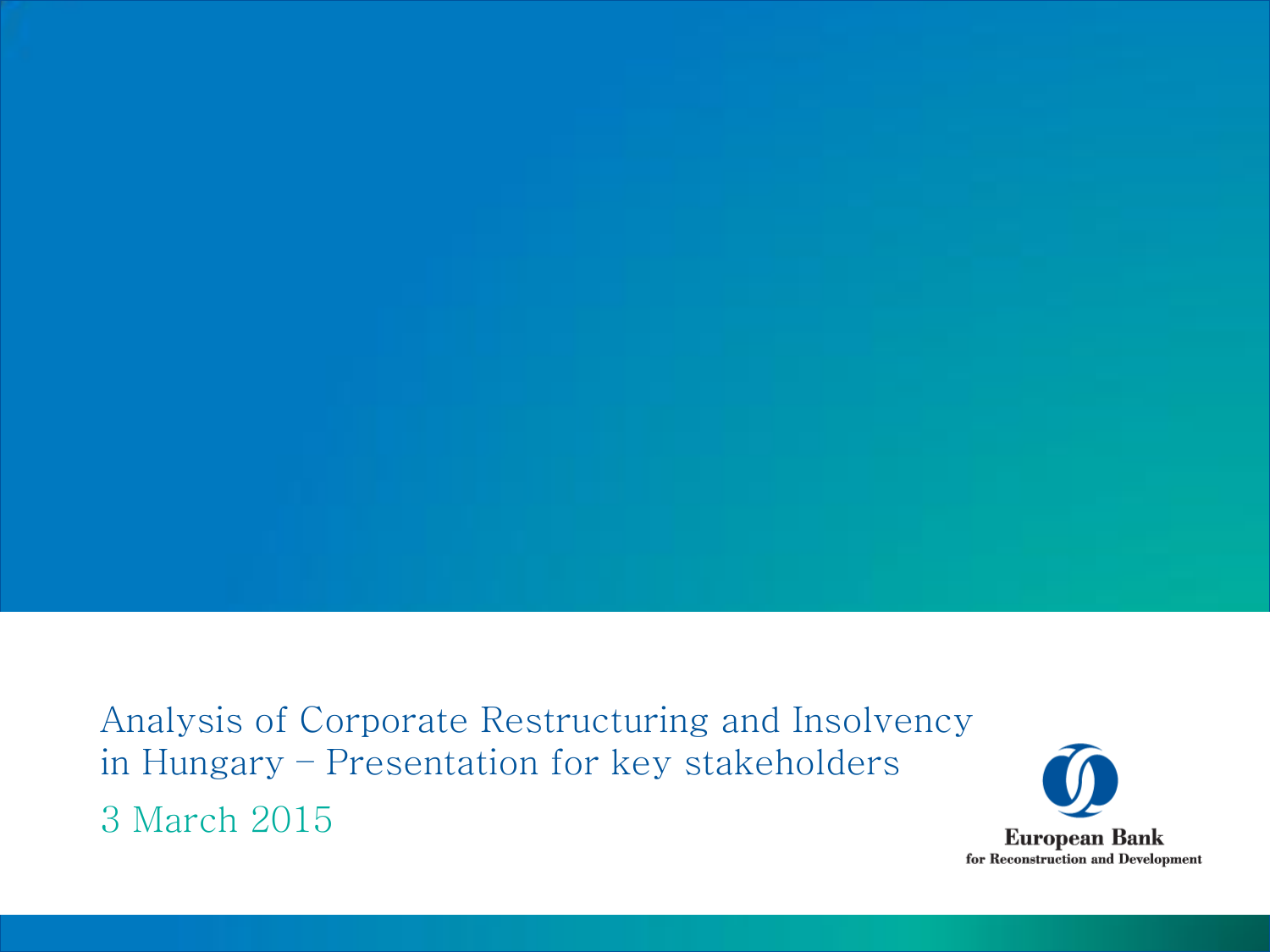# Table of contents



# **Topic**

Project overview

Key tax issues and proposed solutions

Key legal issues and proposed solutions

**Contacts**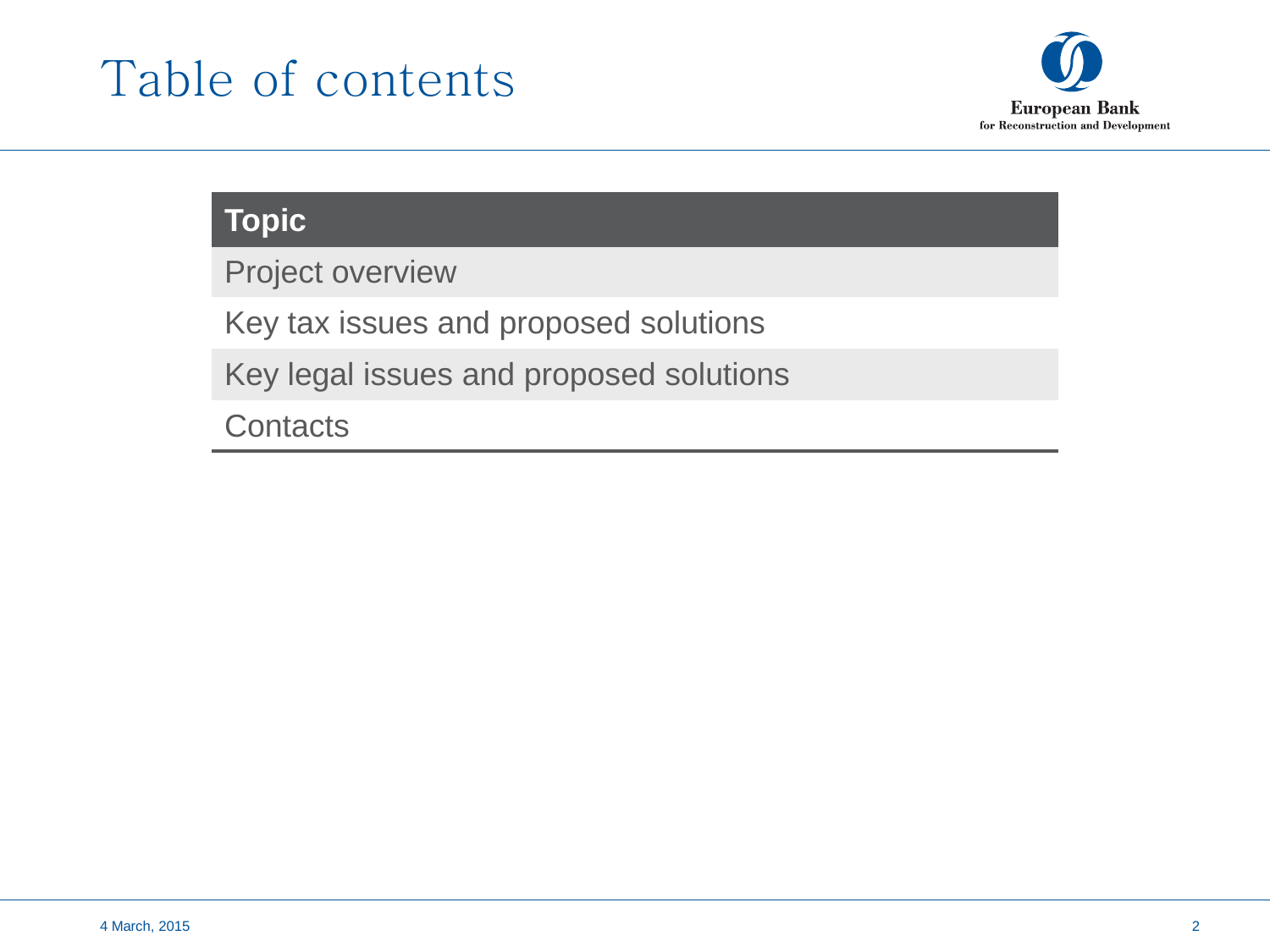



#### **Working Group**



#### **Objective**

The objective of the exercise was to analyse the current framework for **CORPORATE** restructuring and insolvency to identify ways to deal more efficiently with NPLs in the corporate sector and suggest potential remedies, as well as incentives to promote NPL resolution.

#### **Timeline**

Started in June 2014 and the report was presented to various stakeholders during February 2015 and has since been revised following these discussions and discussions are ongoing. This version of the report has not been signed off by the Ministries.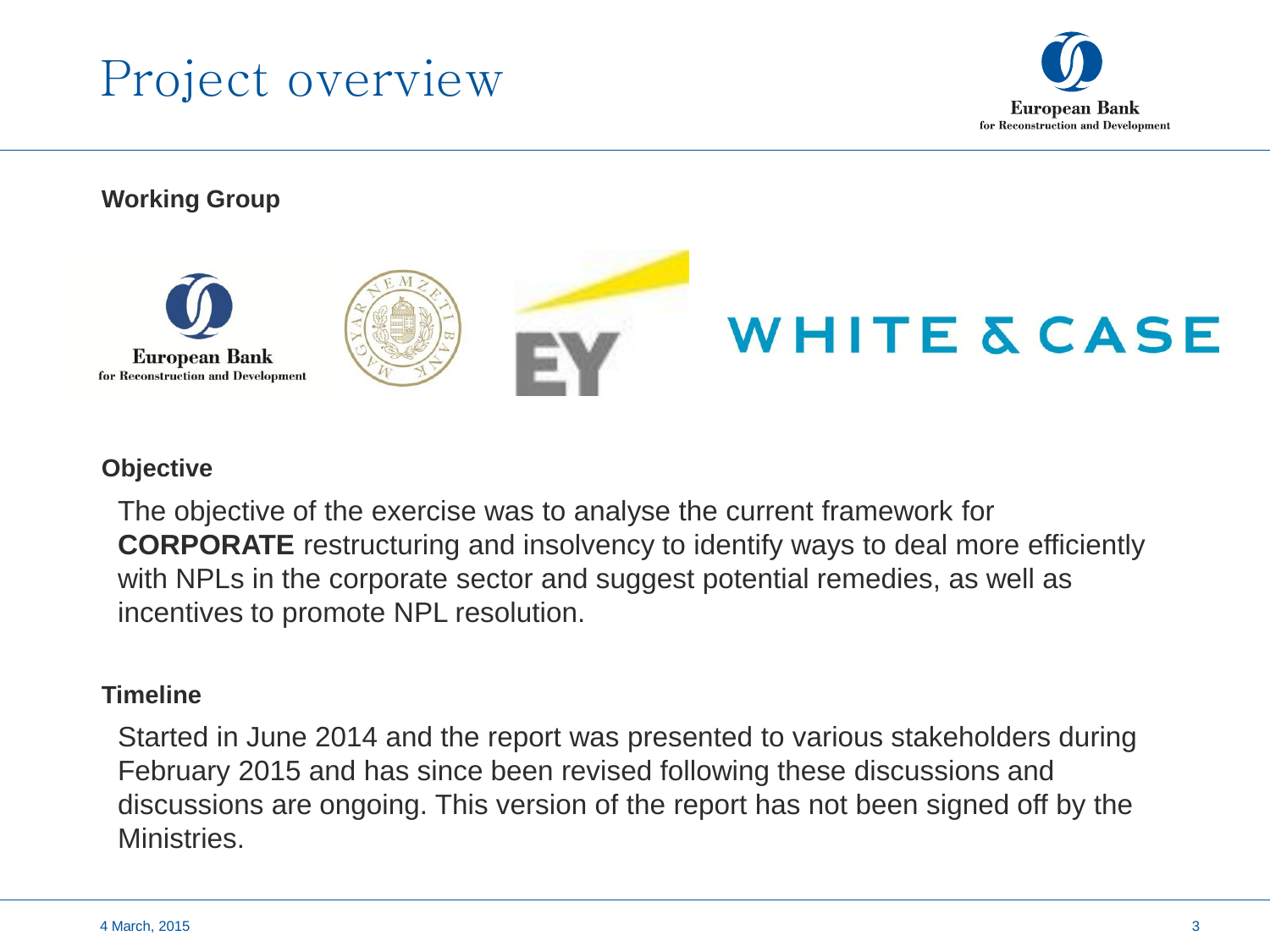



#### **Meetings were conducted with the following stakeholders:**

Initial meetings:

- **Six** large commercial banks
- Hungarian Association of Insolvency Office Holders
	- *(Felszámolók és Vagyonfelügyelők Országos Egyesülete)*
- Hungarian Chamber of Commerce and Industry

*(Magyar Kereskedelmi és Iparkamara)*

- Hungarian Chamber of Court Bailiffs *(Magyar Bírósági Végrehajtói Kamara)*
- A number of high-profile insolvency judges.

Follow-up meetings:

- Ministry of Justice *(Igazságügy Minisztérium)*
- Ministry for National Economy *(Nemzetgazdasági Minisztérium)*
- Ministry of National Development *(Nemzeti Fejlesztési Minisztérium)*
- The Central Bank of Hungary *(Magyar Nemzeti Bank)*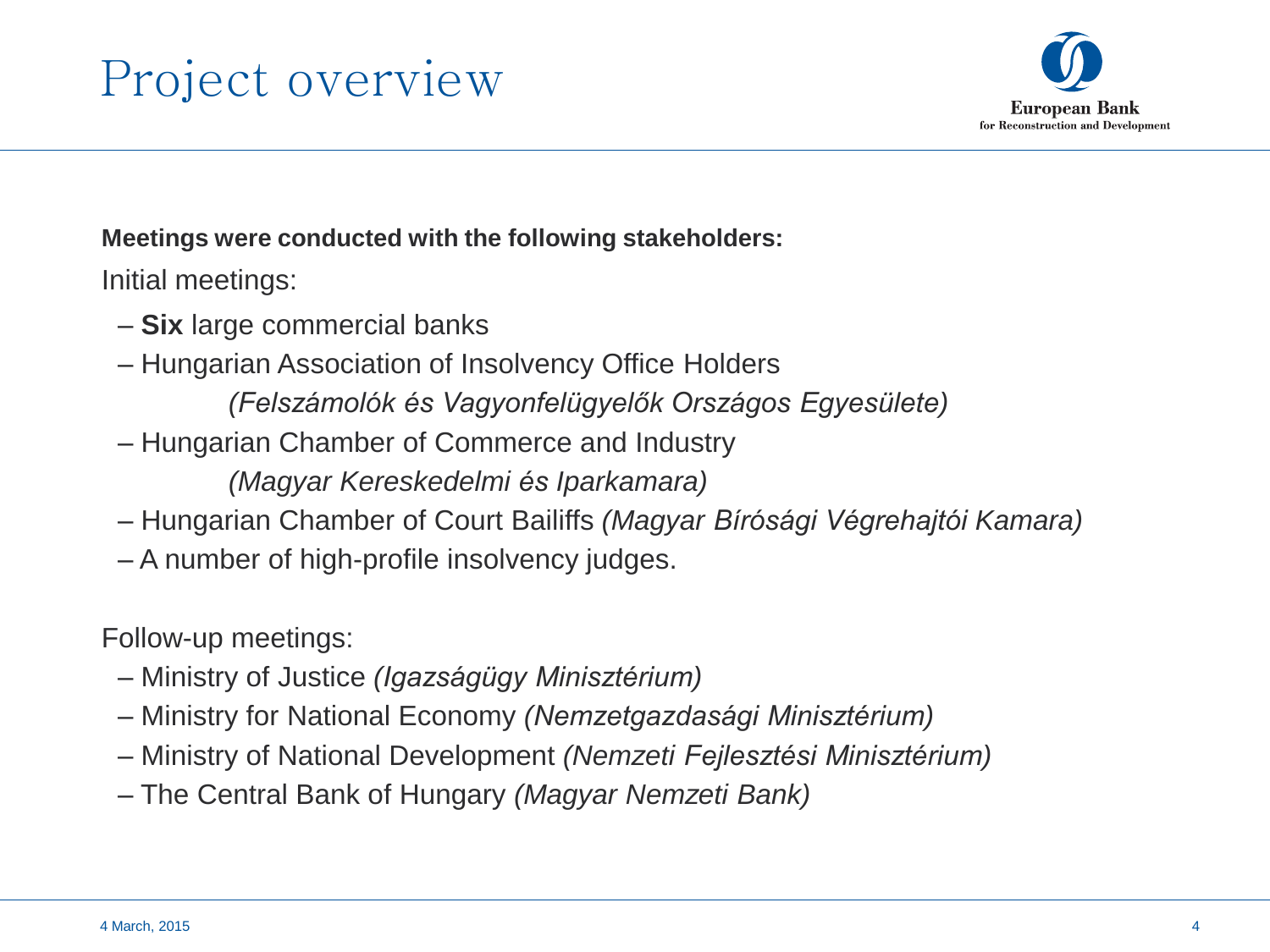

# **Tax considerations / 1**

#### **Issue regarding tax authority as creditor:**

- Tax authorities can only accept 100% recovery on tax claims
- UK, Spain tax authorities can waive tax claim on conversion

#### **Proposal:**

- Tax authorities should be granted the possibility of reducing their tax claims
- Guidance could be issued on how waivers should be granted, or legislation should specify scenarios when waiver is automatic (e.g. insolvency)

#### **Issue regarding the cancellation of receivables from the balance sheet:**

- Receivables can only be cancelled from the balance sheet if certain specific requirements are met
- IFRS requires the write off of receivables for which there is no reasonable expectation of recovery

# **Proposal:**

• As Hungary is moving towards IFRS, it should be made possible to write off debt in line with principles used by IFRS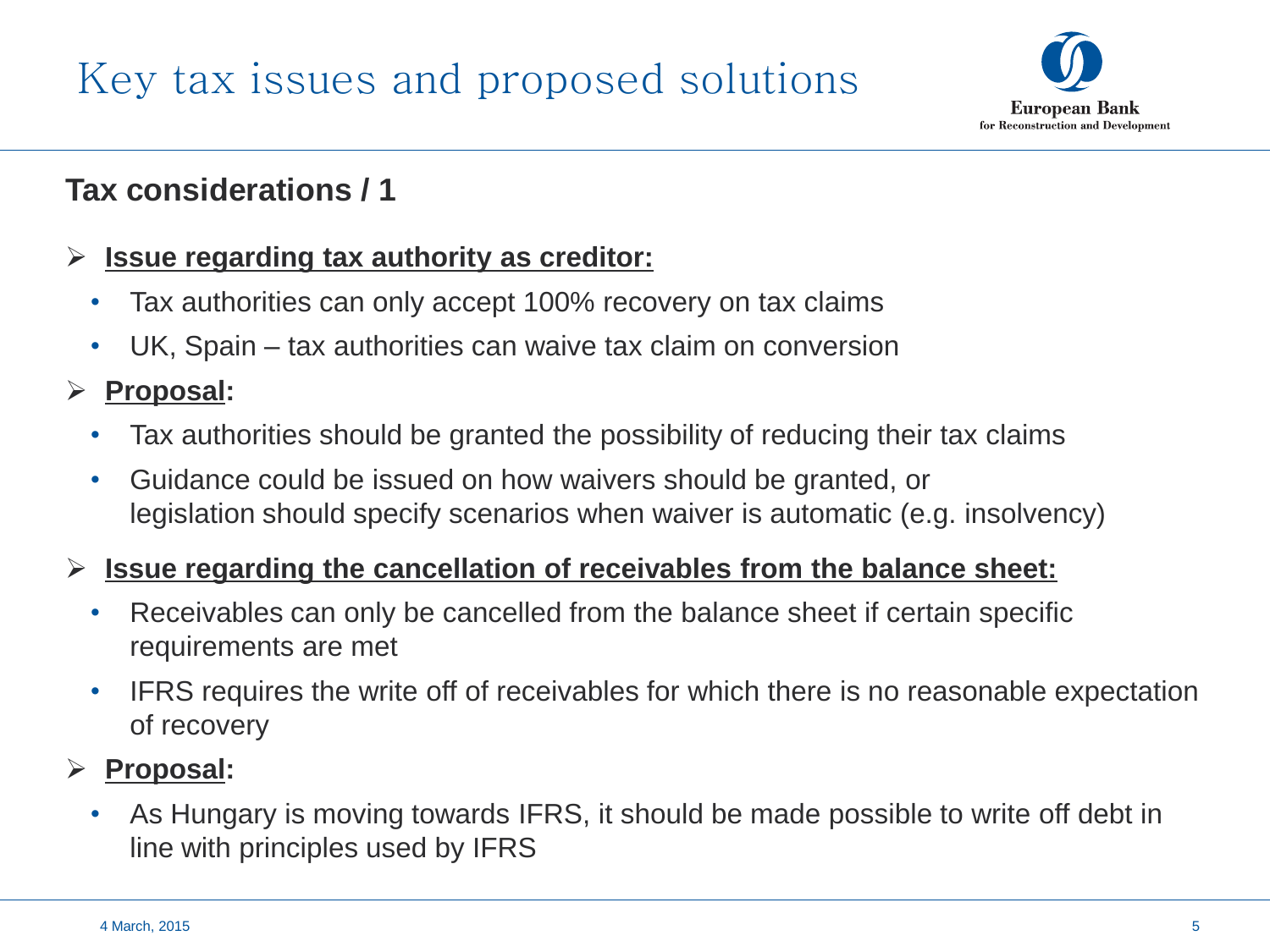

# **Regulatory considerations**

#### **Issue**:

- Strict **licensing** requirements on secondary investors
- Licensing takes a long time (90 + 90 days)

- Easing regulation and practice in terms of the purchase of corporate NPLs:
	- Abolish licensing requirements to encourage institutional investors
	- Several EU jurisdictions do not require licensing for trading corporate debt, e.g. the UK, Ireland, Poland, Spain and Romania
	- If licensing is maintained in general, streamline and speed up application process or even have a pre-screening procedure
	- Introduce easier conditions on corporate form, statutory capital, personnel, etc.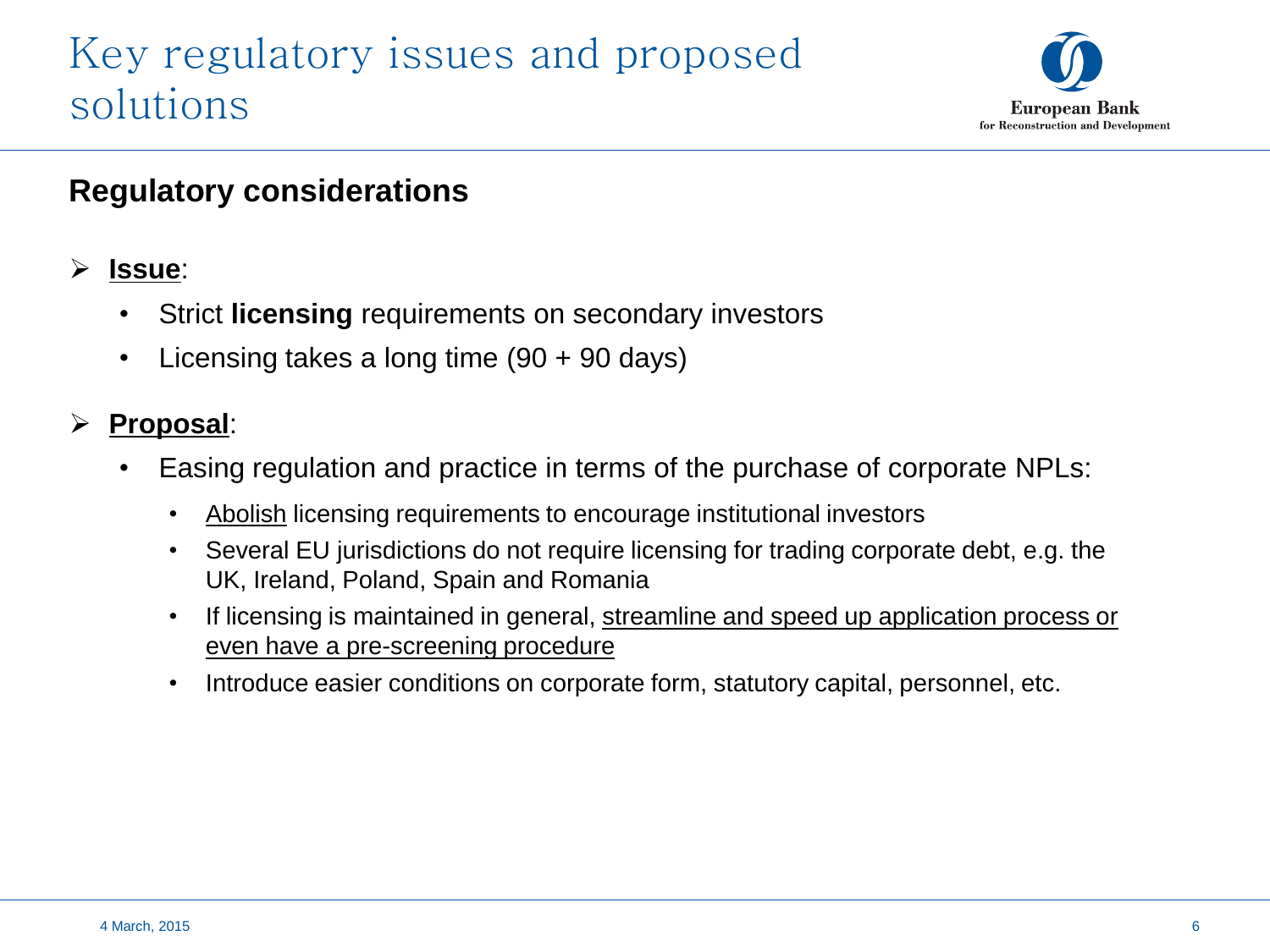

# **Tax considerations / 2**

#### **Issue regarding cancellation of debt in the context of restructurings:**

- A full or partial cancellation of debt in a pre-insolvency situation is recognised as taxable revenue of the debtor
- Tax losses from previous years may only partially offset the tax liability

- A tax exemption may be granted to debtors whose debts are fully or partly cancelled due to threatened or actual insolvency
- E.g. the UK, Greece and Poland exempts gains upon cancellation in a pre-insolvency situation
- Allowing tax losses carried forward from previous years to offset the resulting gains without any limitations
- **Issue regarding debt to equity conversion in the context of restructurings:**
	- Debt to equity conversion may result in taxable income to the debtor
- **Proposal:**
	- A tax exemption may be granted to debtors for debt to equity conversion gains in a pre-insolvency scenario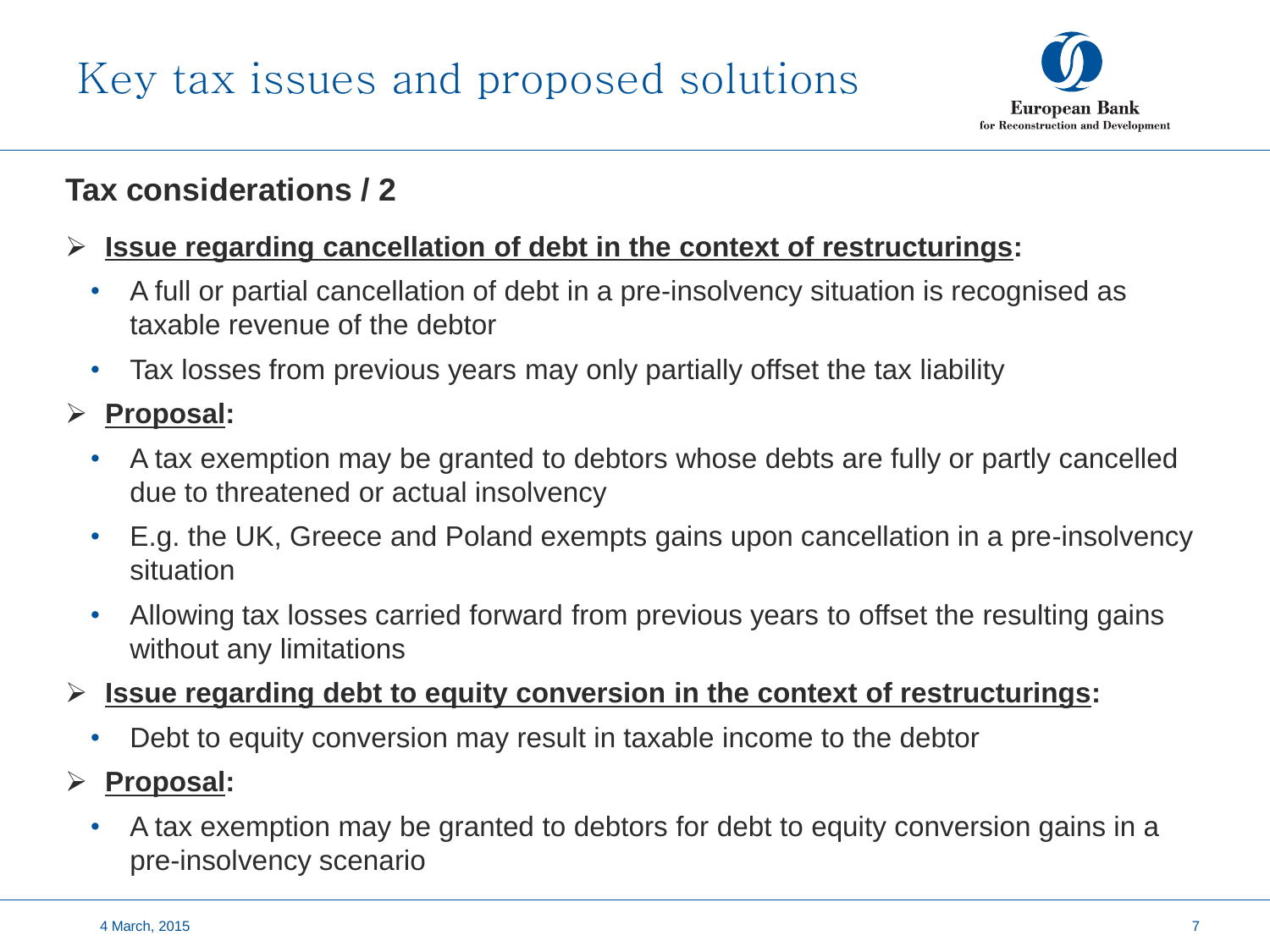

# **Tax considerations / 3**

#### **Issue regarding real property as collateral**

• The acquisition of real property by a bank through security enforcement is subject to real estate transfer tax (the rate is lower if the bank sells the real estate within three years, but this benefit only applies to banks and not to financial enterprises)

### **Proposal:**

- The period available for banks to utilize the reduced tax rate could be extended to at least six years – in line with holding restrictions in banking legislation
- The benefit can be extended to financial enterprises

#### **Issue regarding lack of tax incentives**

• Hungarian legislation does not contain any tax incentives facilitating the resolution of NPLs

#### **Proposal:**

• Tax incentives may be introduced by e.g. reducing the Bank Tax in case the bank sells or writes off a certain amount of NPLs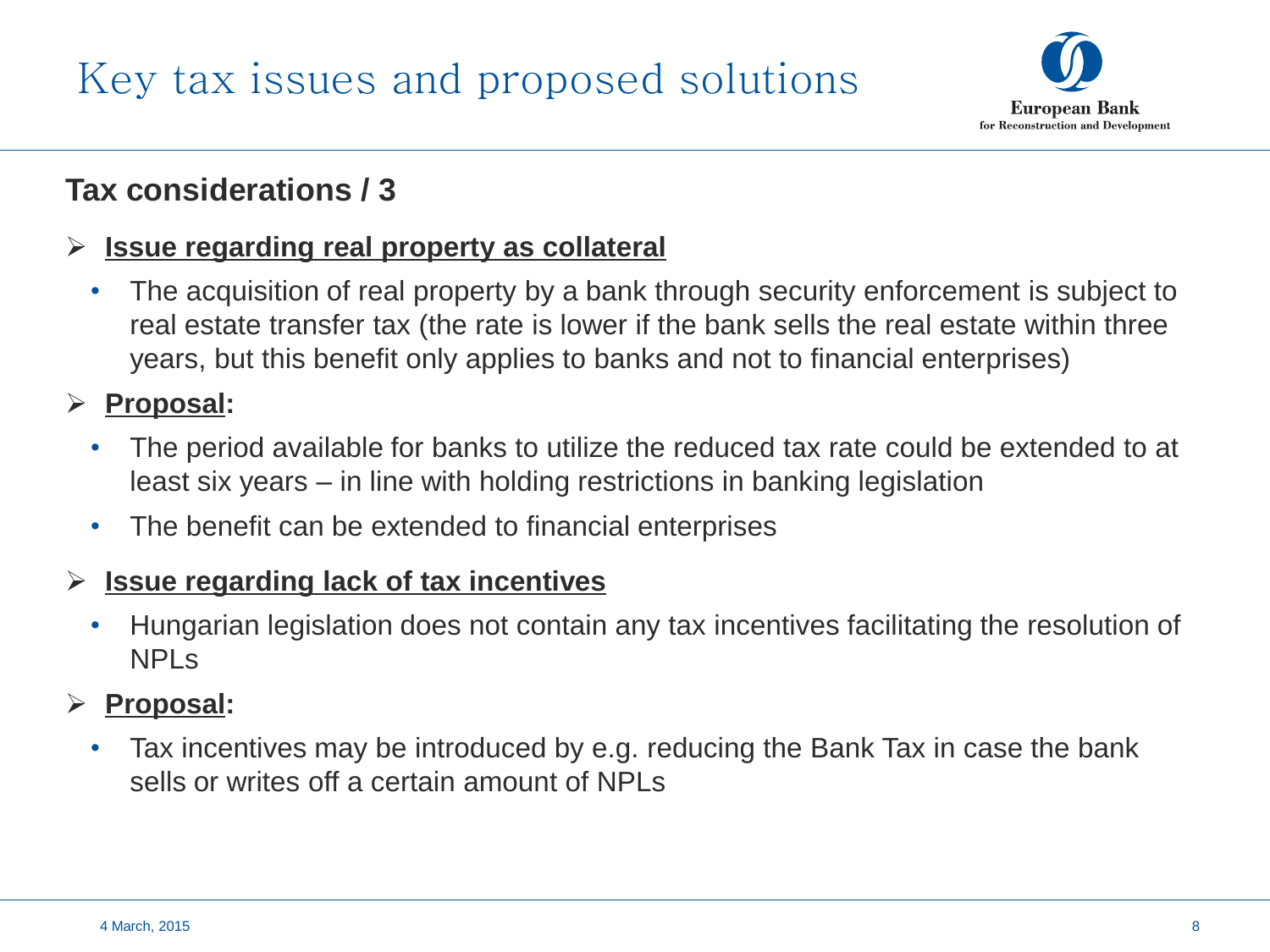

# *Overview of the legal aspects*

- Report was prepared after thorough review of legislation in all affected areas and considering market practice after discussions with stakeholders
- "Big Picture" solutions proposed details to be elaborated (after further discussions with stakeholders)

#### *Affected areas identified*

- The environment: lenders approach, interbank cooperation and general contractual framework
- Licensing/regulatory
- Enforcement (by court) outside insolvency
- Insolvency-related issues:
	- Bankruptcy/moratorium
	- Liquidation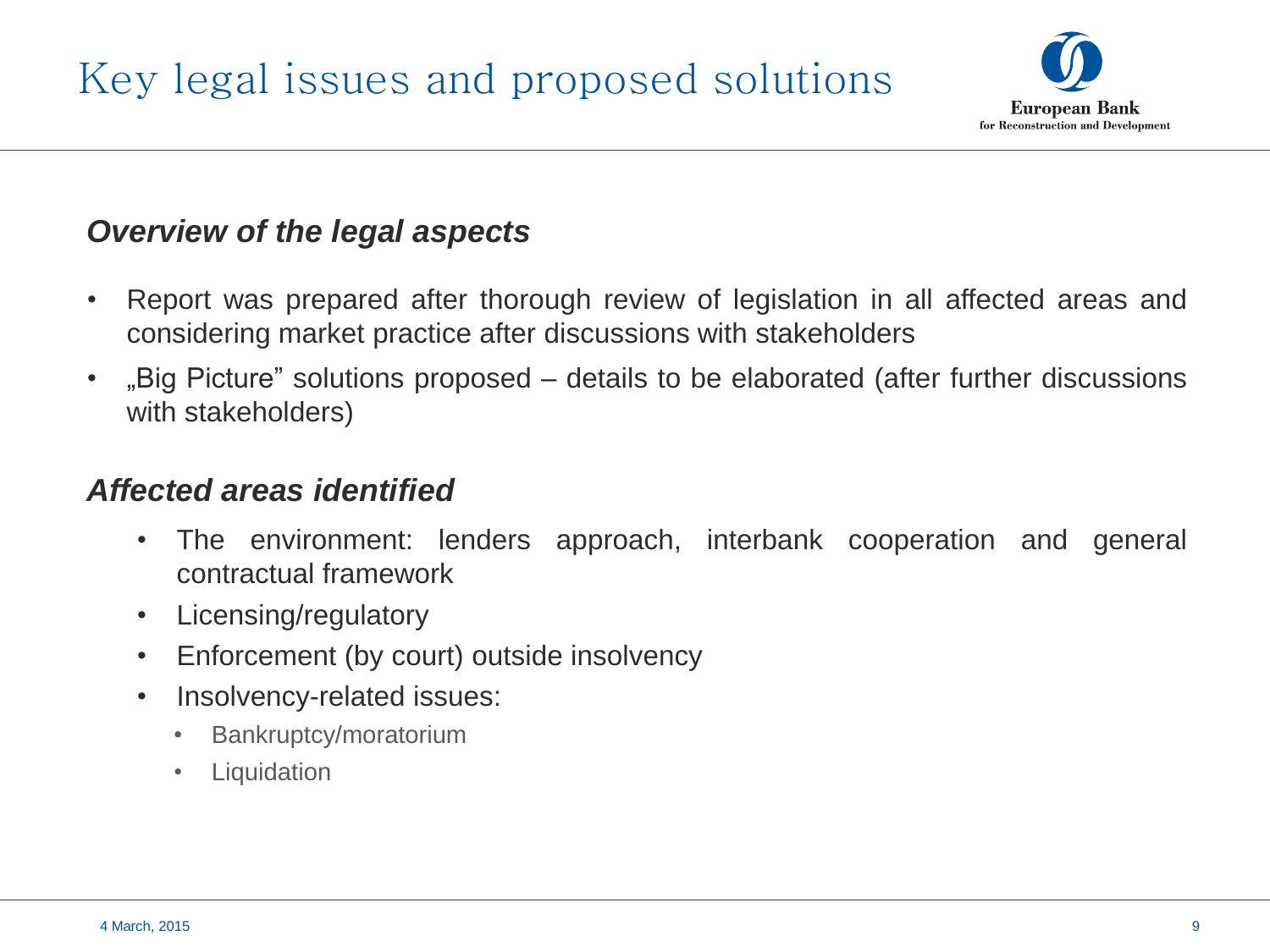

## *Out-of-Court restructurings*

Diverse in practice, less regulated

- **Issue**:
	- The "Budapest Approach" is not applied: little evidence of multi-creditor out-ofcourt cooperation on restructuring in practice
- **Proposal:**
	- Greater cooperation encouraged with banks via NBH and Banking Association

## *General legal environment: the new Civil Code & old Bankruptcy Act*

- **Issues**:
	- Ambiguous provisions of the new Civil Code in terms of the survival of the security interests upon the transfer of entire contractual positions;
	- Less motivation to purchase NPLs due to legal/financial risks, i.e. reestablishment of security interests, re-triggered hardening periods

#### **Proposal**:

Relevant provision of the new Civil Code to be amended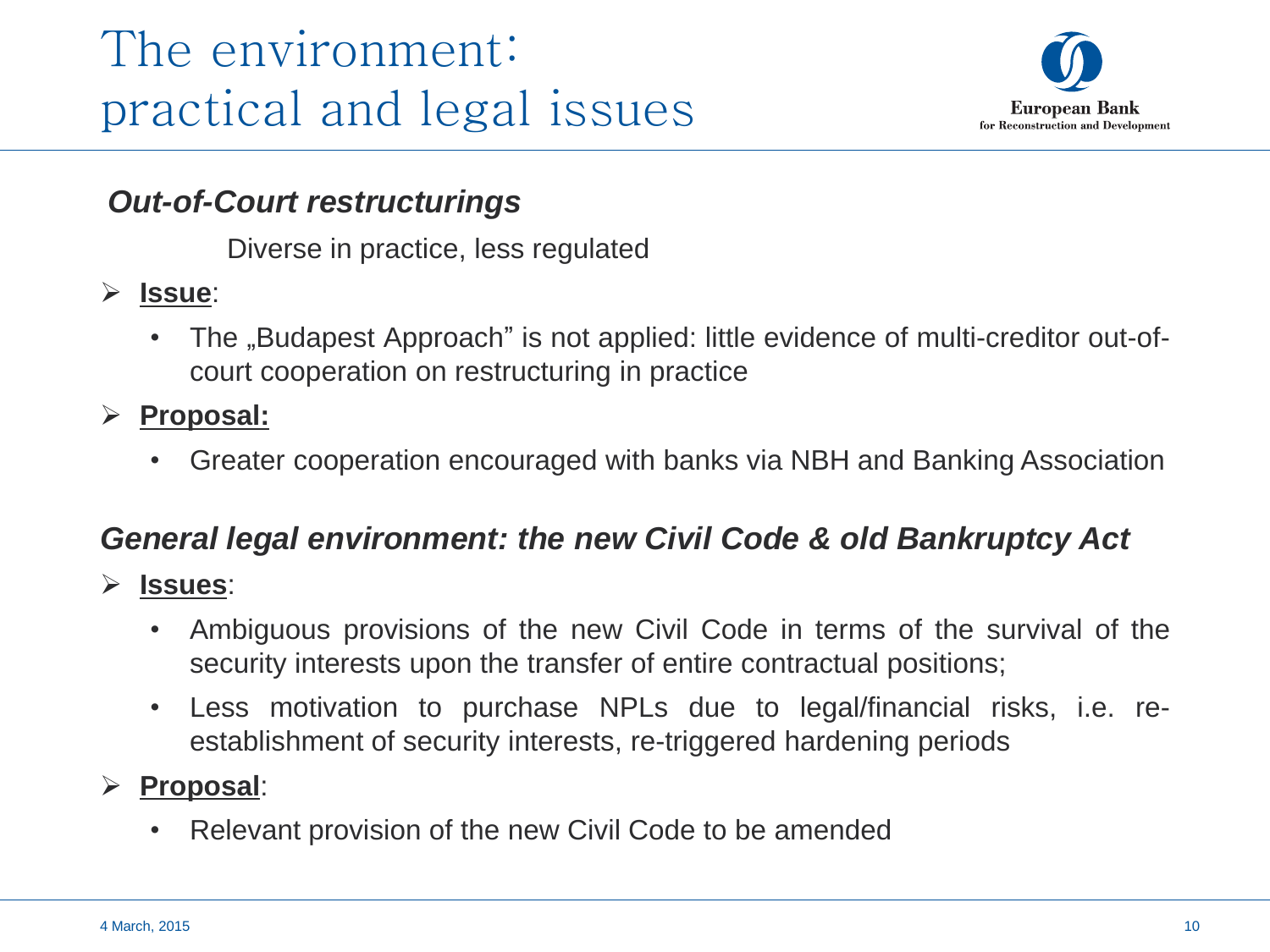

## *Court enforcement*

#### **Issue**

- Court bailiffs appointment system is not merit-based;
- Lack of influence by creditors

### **Proposal**:

- Stronger creditor rights to select/object bailiffs;
- Stronger financial incentives

#### **Issue**

• Communication between bailiffs and creditors

- Regular reporting obligations;
- Information flow even before initiating process (to avoid staring expensive, but fruitless processes)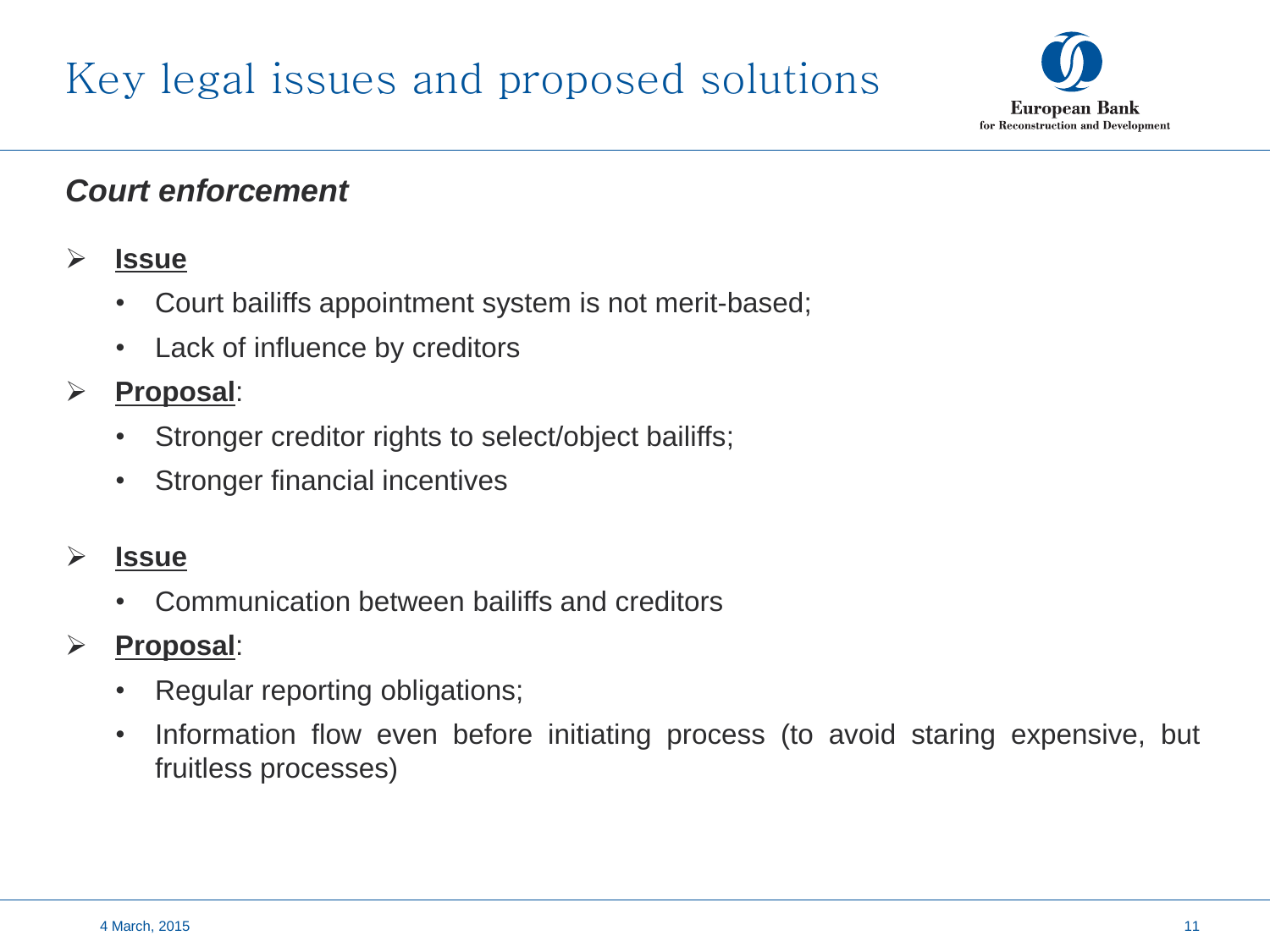# Key legal issues and proposed solutions



# *Greater Creditor Rights to Resolve NPLs in Bankruptcy and Liquidation / 1*

### **Issue:**

- Existing (electronic random) appointment system of Trustee/Liquidator (IOHs) is rigid and not merit-based;
- Lack of influence by creditors in appointment, and, to some extent, replacement

- Replacement of current system to be considered;
- Greater role to creditors in IOH's appointment (and remuneration);
- Stronger creditor rights to provide feedback and replace the acting trustee/liquidator;
- More active (combination of both external (state) and internal) regulation to facilitate better performance (and thereby market appreciation):
	- especially in liquidation (not a debtor in possession procedure);
	- transformation of the Hungarian Association of Insolvency Office Holders to a chamber with mandatory membership (legally binding guidelines, code of ethics etc.) + creating a dedicated State agency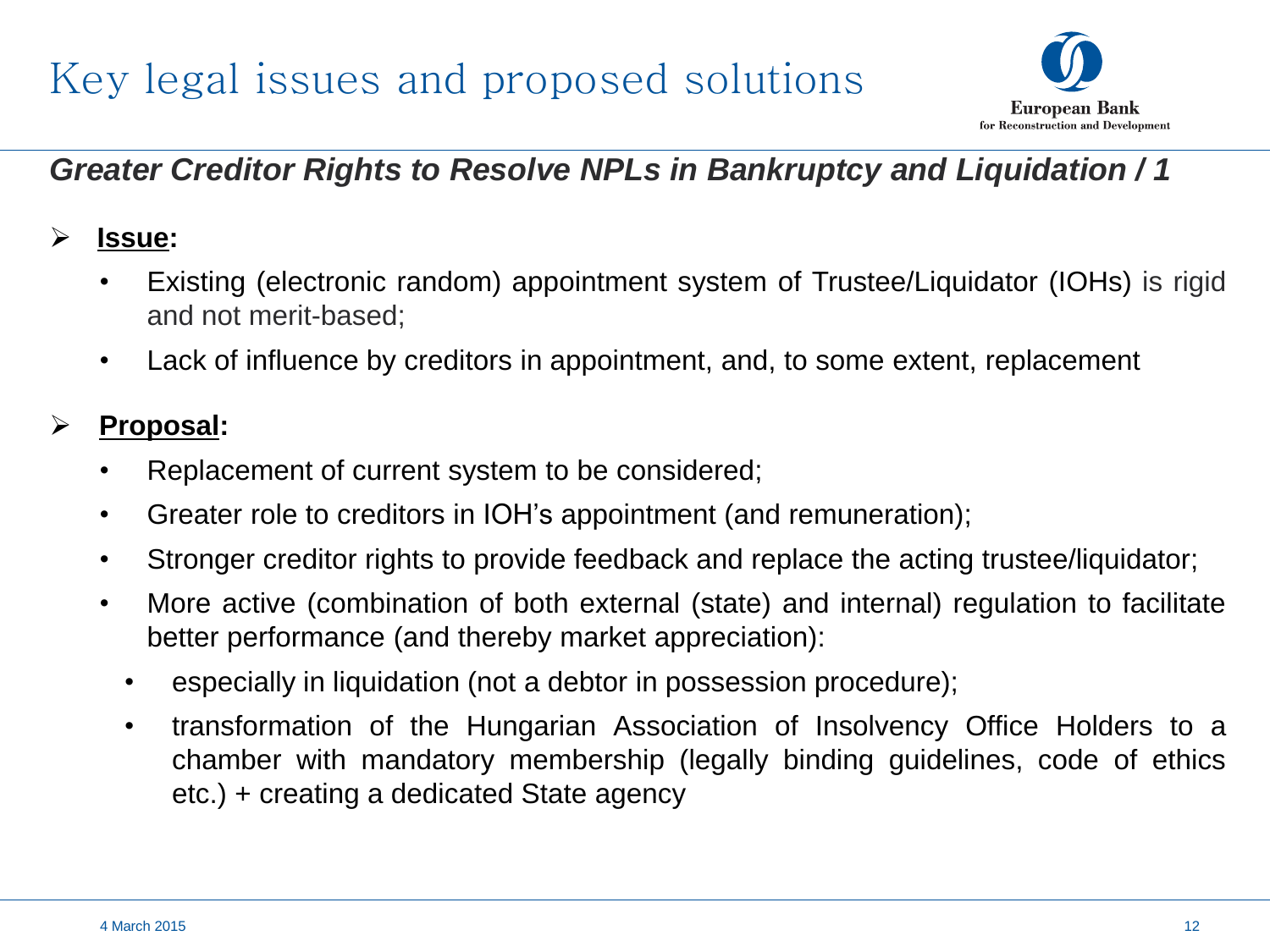

# *Greater Creditor Rights to Resolve NPLs in Bankruptcy and Liquidation / 2*

#### **Issue:**

• Limited settlement options and lack of creditor influence

#### **Proposal:**

- Creditors to be given wider right to propose restructuring measures;
- Legislation to better facilitate the implementation of such measures, (e.g., debt to equity swaps, change of management);
- Encouraging (and facilitating easier formation of) creditor committees (representatives);
- Adjusting deadlines for all affected courts (e.g. for objection and exclusion matters)

#### **Issue:**

• Easy to challenge liquidation filings

## **Proposal:**

• Courts to be given wider right to right to assess situation, rely on expert opinions and scrutinize debtor objections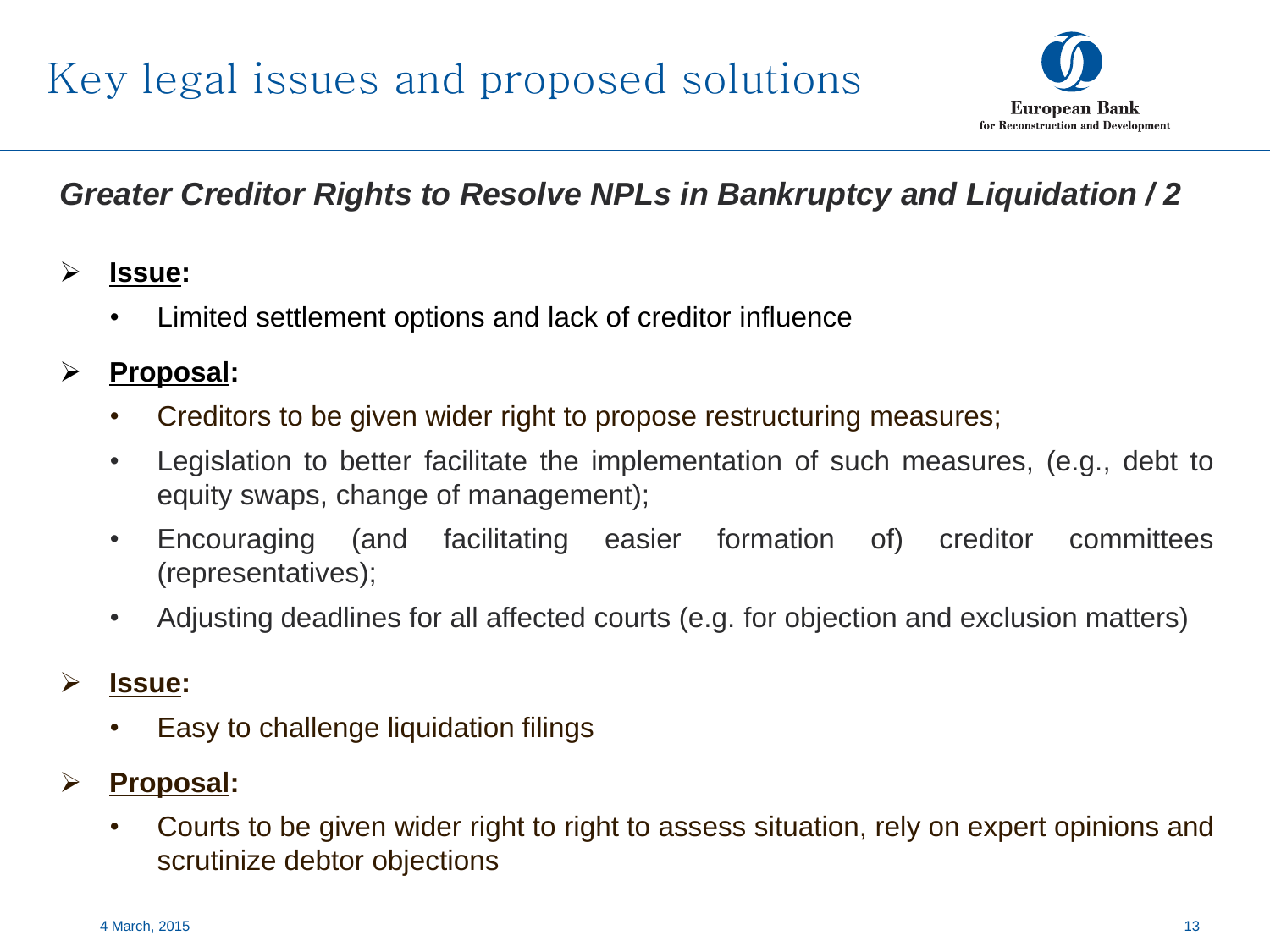

# *Greater Creditor Rights to Resolve NPLs in Bankruptcy and Liquidation / 3*

#### **Issue**:

- Lack of transparency and control for creditors during the liquidation proceedings, particularly in relation to the sale of assets by the liquidator;
- Special status of secured creditors is not reflected in terms of sales

- More detailed obligations by liquidators to manage the proceedings and inform creditors;
- Secured creditors to be given specific rights regarding the sale of the collateral (e.g., prior approval of such sale: timing and price, right to stipulate further conditions) – N.B. post-sale objection rights not sufficient;
- Right to sell the secured asset themselves (outside the liquidation proceeding);
- Wider rights for secured creditors to credit-bid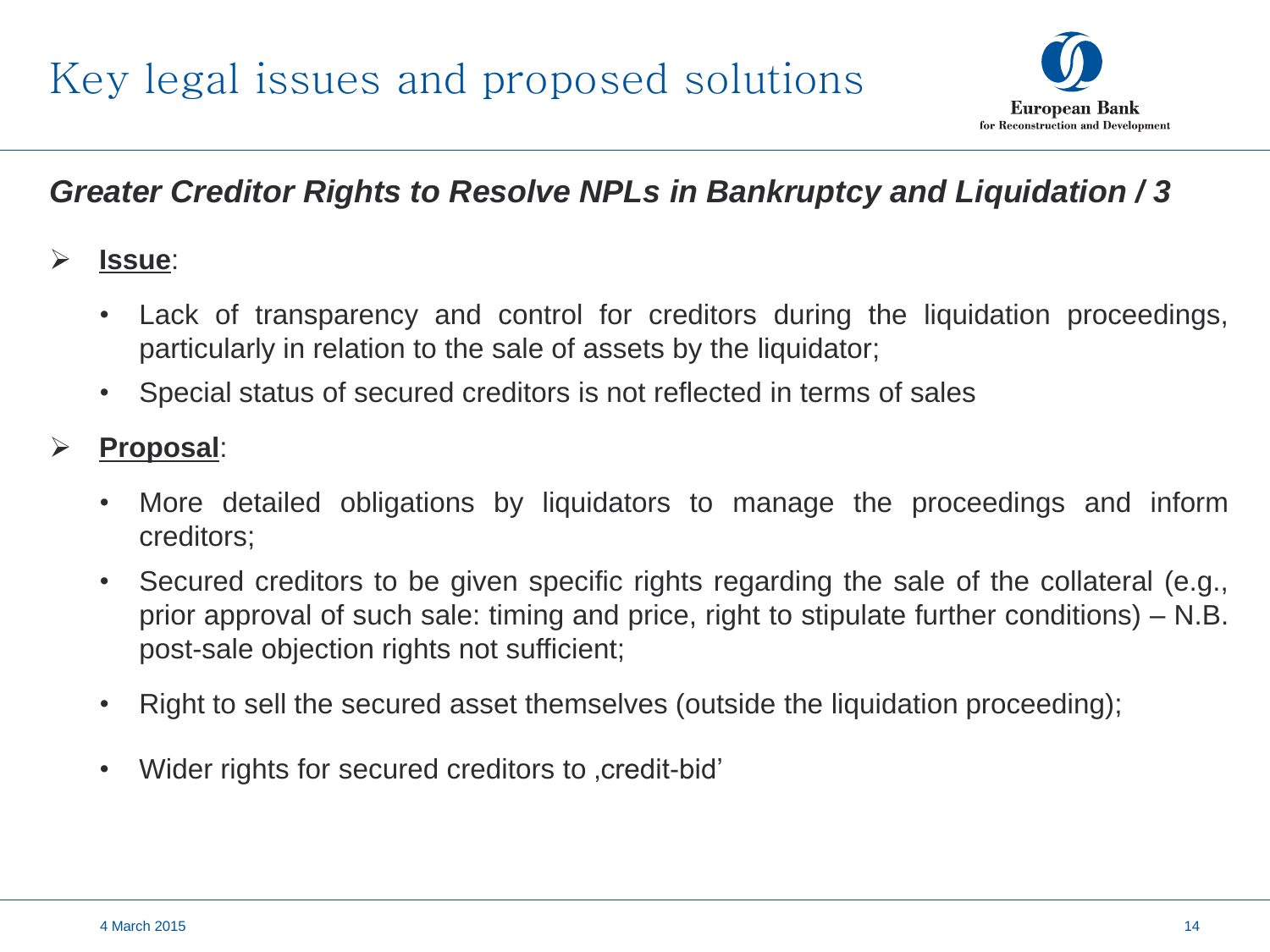

# *Effective Bankruptcy Proceedings*

#### **Issue**

• Debtors and shareholders not properly prepared for the financial and operational restructuring, no reorganization or business plan is required from the debtor for filing

#### **Proposal**:

- Requirement to file, together with the initial filing for bankruptcy, at least a preliminary reorganization or business plan by debtor;
- "Fast-track" procedure to be considered: filing with plan, as pre-agreed with major creditors

#### **Issue**:

- Only a formal review of the settlement agreement and the reorganization plan by courts;
- Lack of powerful tools for the courts and trustees against bad faith debtors, especially regarding:
	- (i) fictitious claims (usually of  $\pi$  friendly" third parties); and
	- (ii) wrongful exclusion of "real" creditors from voting
- **Proposal**:
	- Specific education/trainings and right to rely on expert opinions (for scrutinizing claims);
	- Rights (and responsibilities) of trustees to be strengthened to better protect creditors' rights